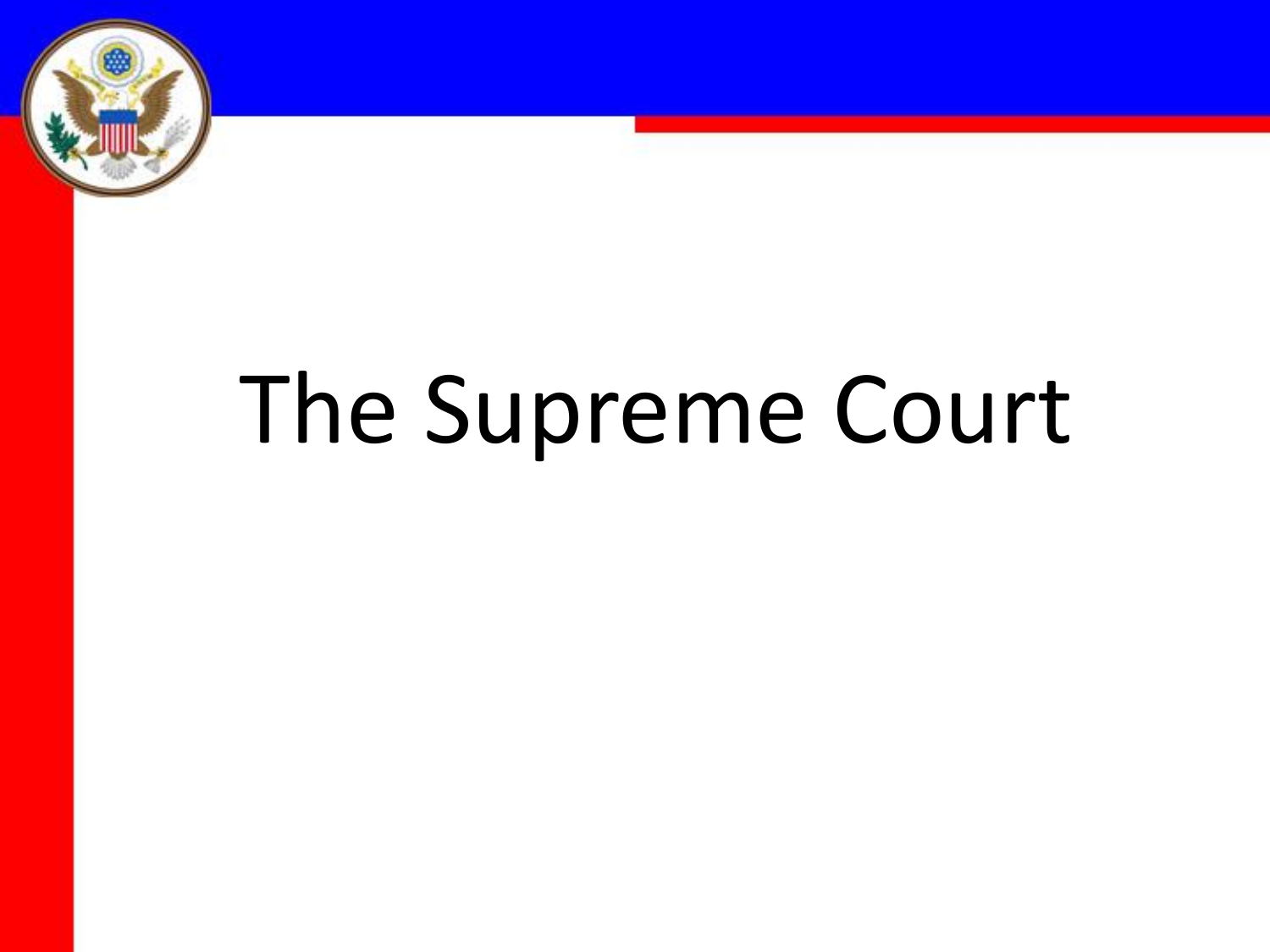

#### Federal Court Hierarchy

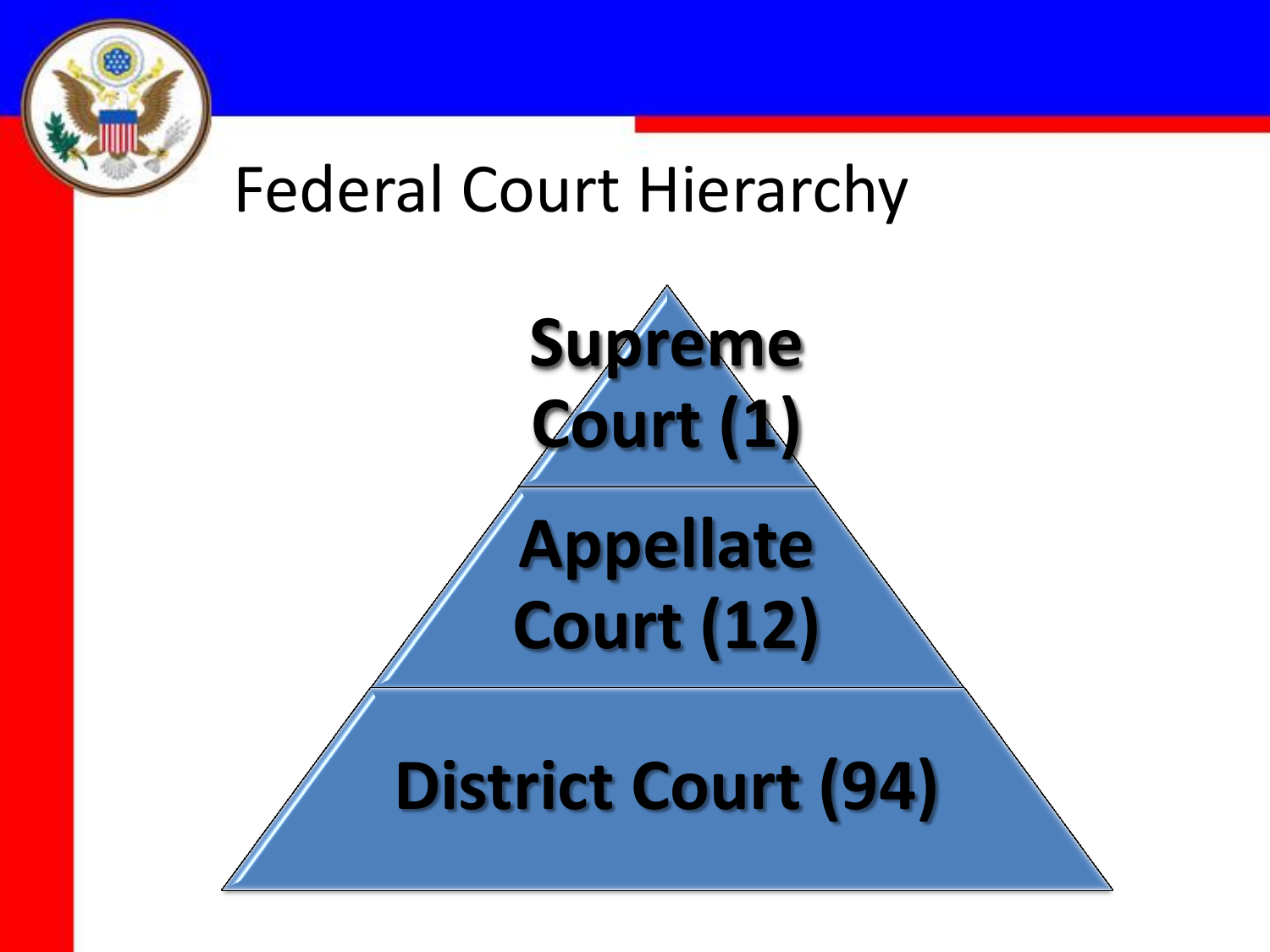

# The Judicial Branch

• Headed by the Supreme Court

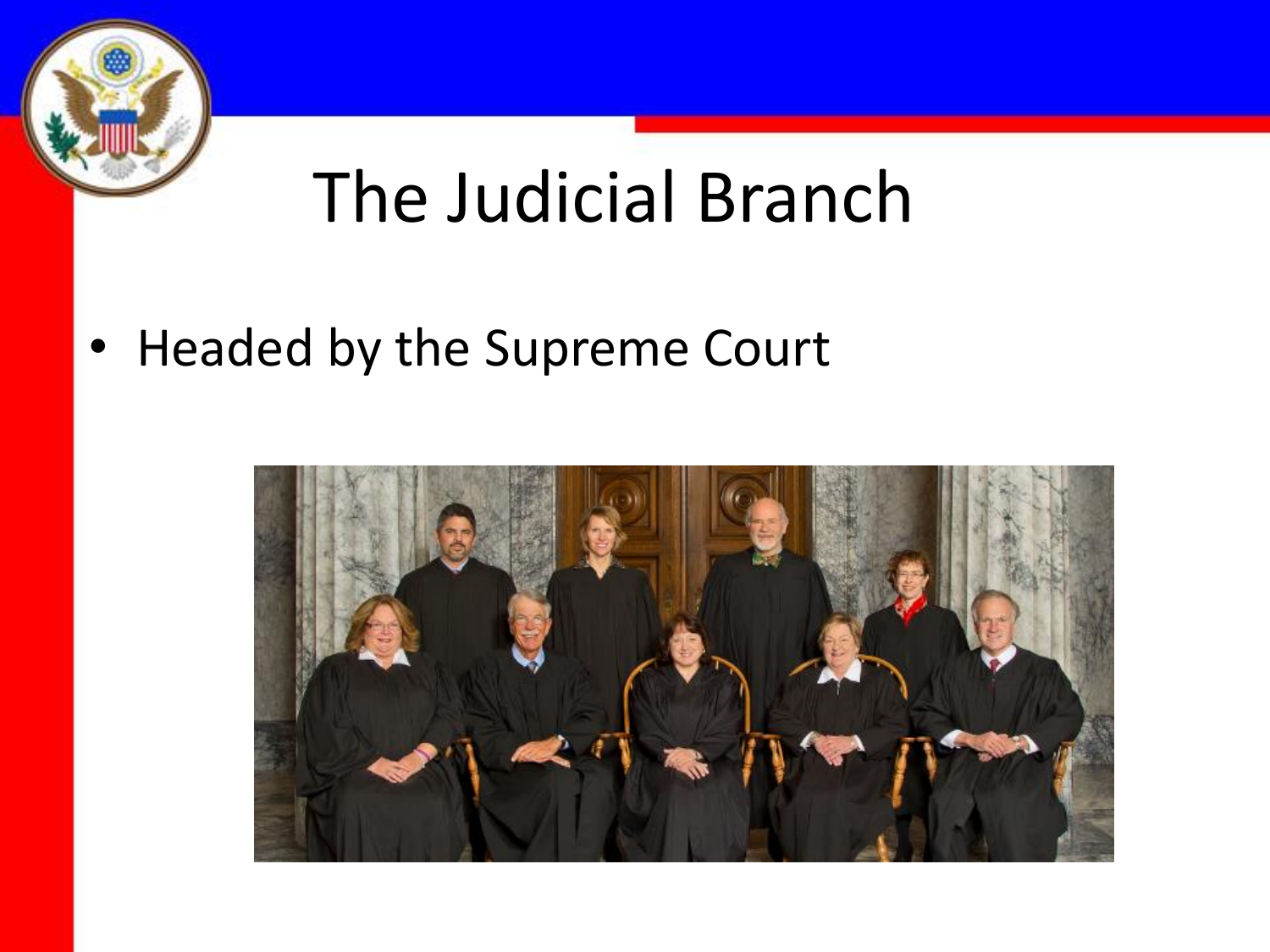#### Qualifications for a Supreme Court **Justice**

- Age
	- None
- Citizenship/Residency – None
- Length of Term
	- Life
- Term Limit
	- One

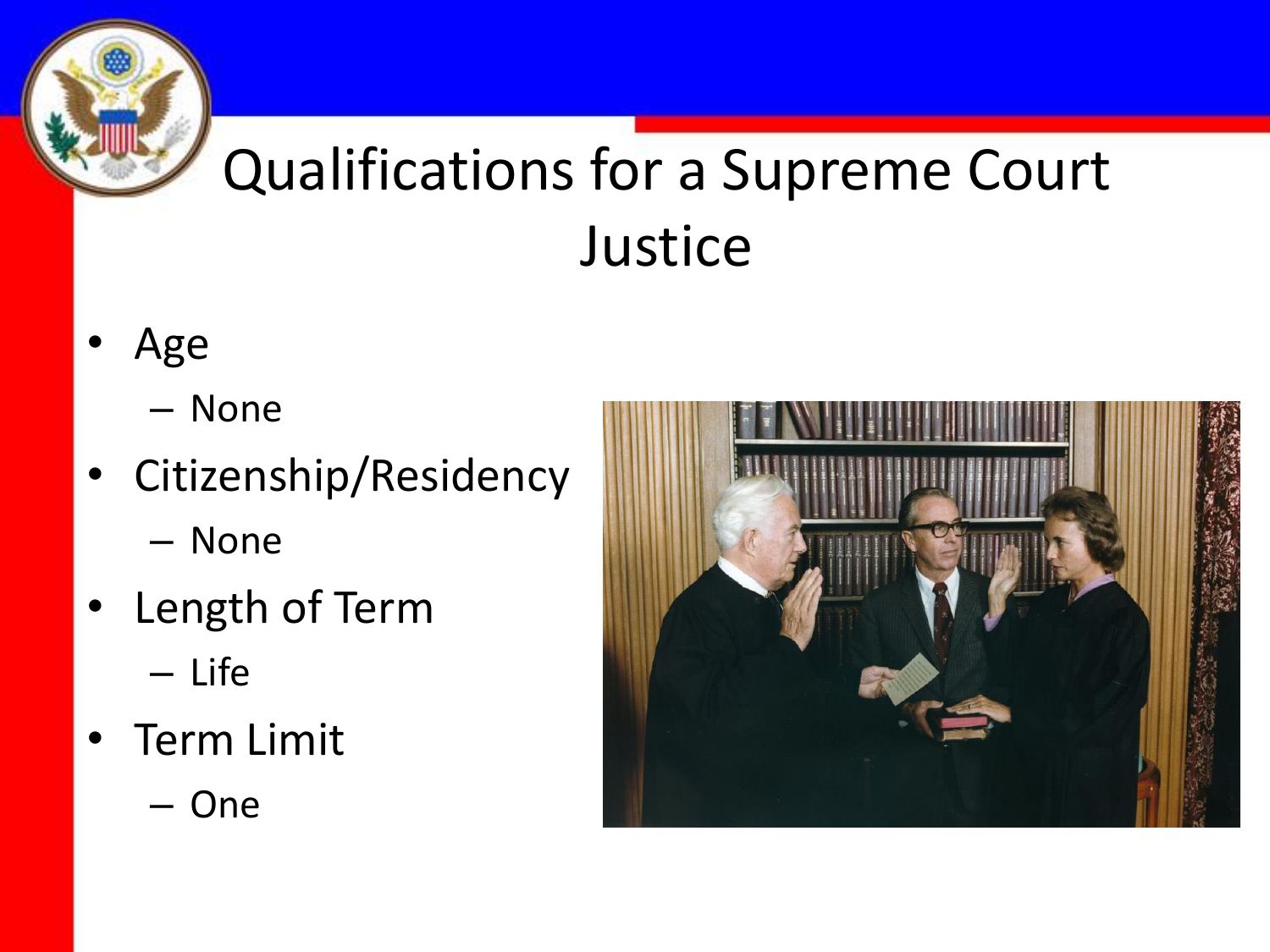## **How the Justices are selected**

All Federal Judges are appointed by the President and approved by the Senate

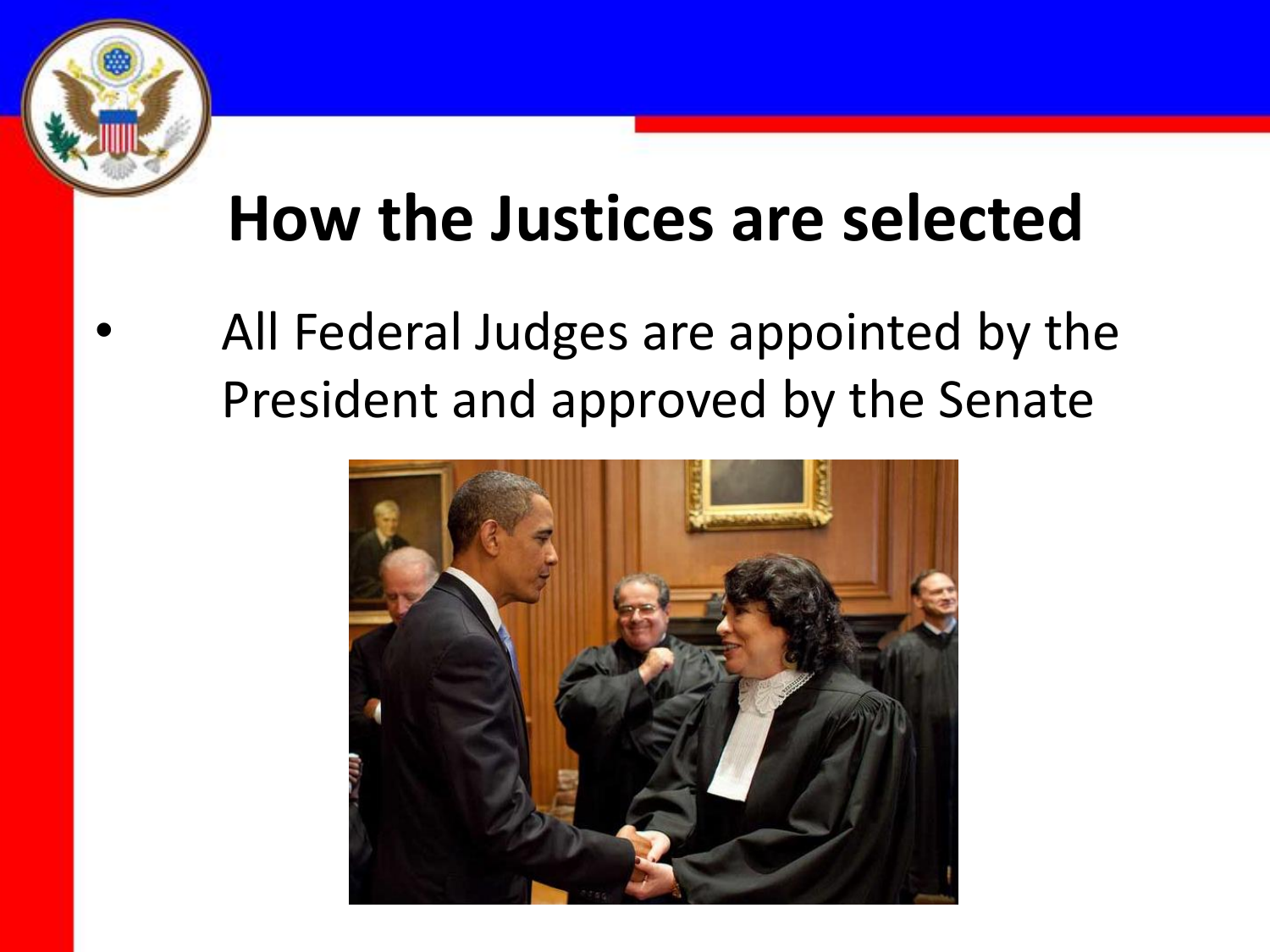

# **Jurisdiction**

• The authority to act, hear a case, investigate, or make an arrest

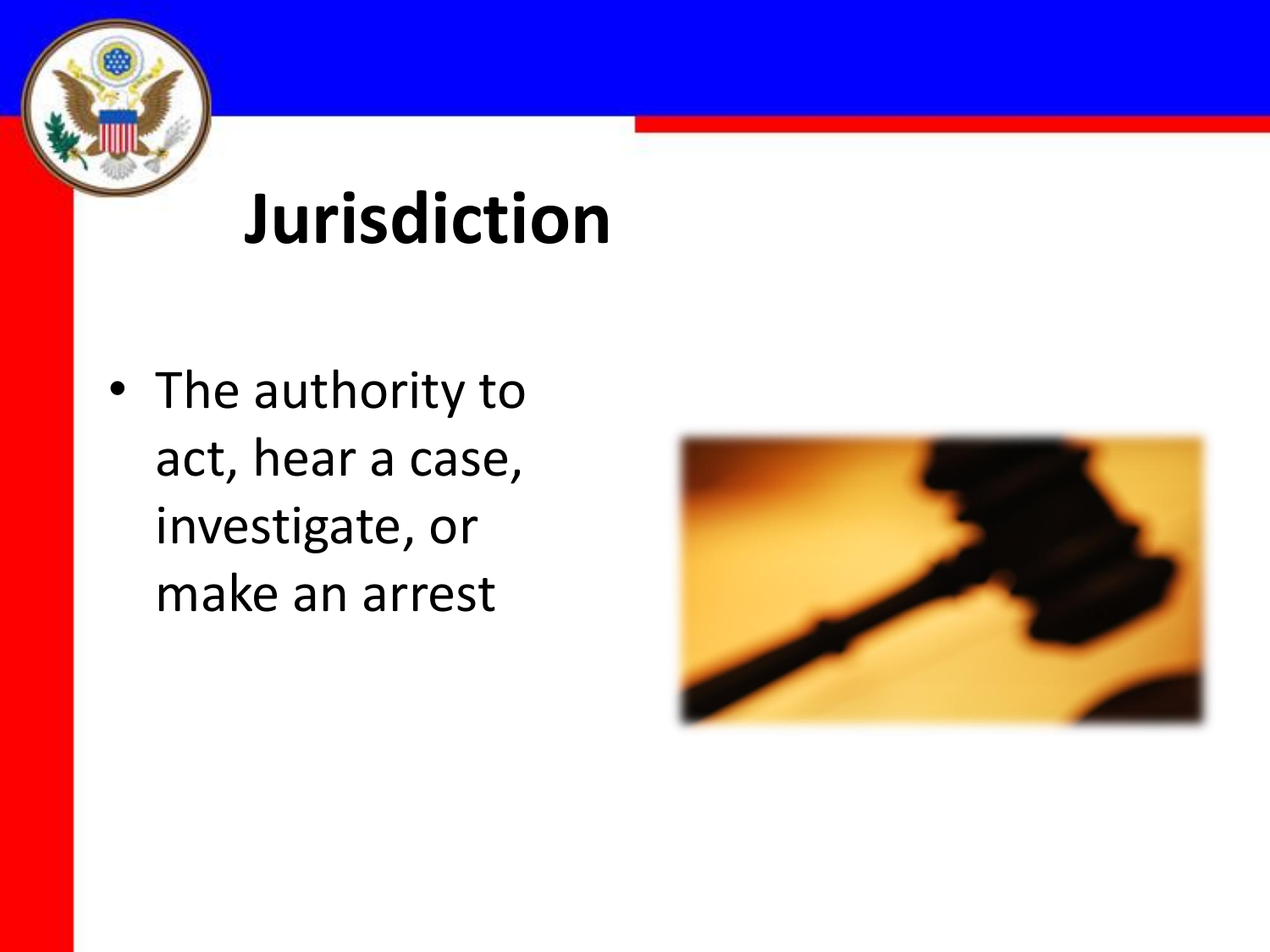# **Original Jurisdiction**

• Courts with Original Jurisdiction –**District** Courts- ex: state crimes –**Supreme** Court- ex: cases between states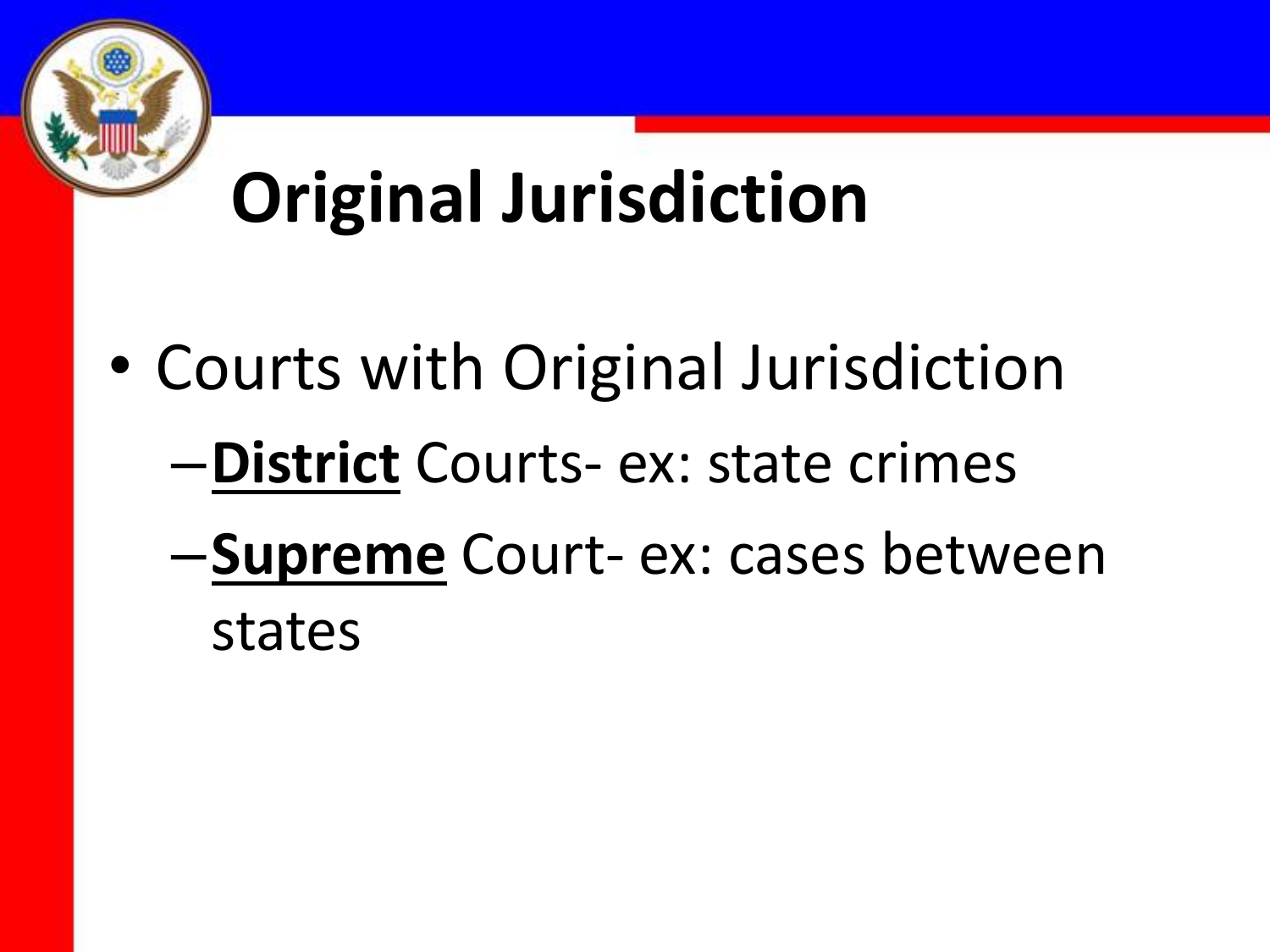# **Appellate Jurisdiction**

- **Description**  The authority to hear a case on appeals
- **Courts with Appellate Jurisdiction**
	- –**Appellate courts-** hear cases from district level in which there was an error in the case
	- –**Supreme Court-** hears cases from Appellate level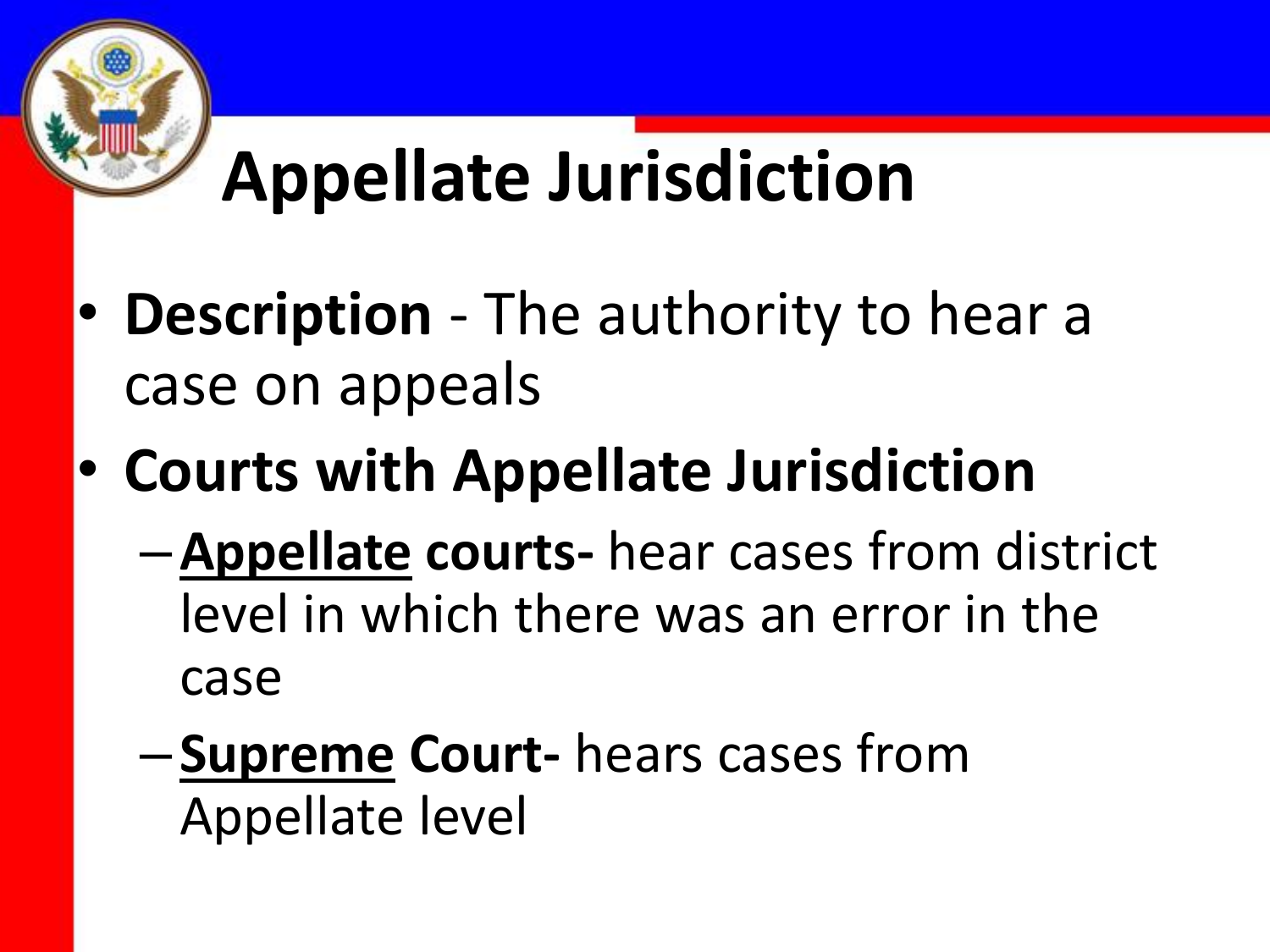## **Limits on Congress and Court System**

- **Ex post facto** allowing a person to be punished for an action that was not against the law when it was committed. **(CAN'T)**
- **Writ of habeas corpus** a court order that requires police to bring a prisoner to court to explain why they are holding the person. **(MUST)**
- **Bill of attainder** a law that punishes a person accused of a crime without a trial or a fair hearing in court. **(CAN'T)**